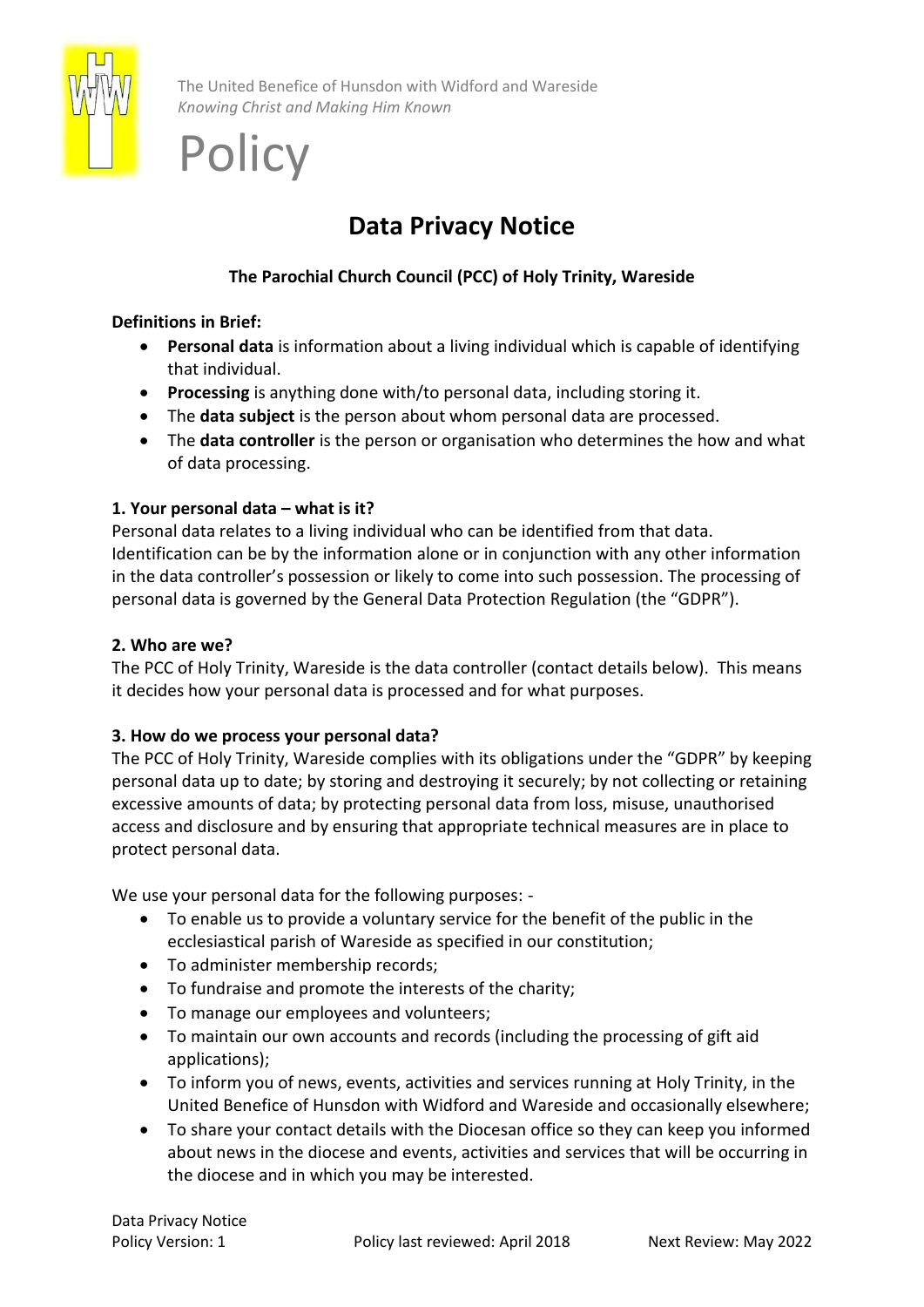

The United Benefice of Hunsdon with Widford and Wareside *Knowing Christ and Making Him Known*

# **Policy**

• To contact you via surveys to conduct research about your opinions of current services or of potential new services that we may offer.

# **4. What is the legal basis for processing your personal data?**

- Explicit consent of the data subject (you) so that we can keep you informed about news, events, activities and services and process your gift aid donations and keep you informed about diocesan events.
- Processing is necessary for carrying out obligations under employment, social security or social protection law, or a collective agreement;
- Processing is carried out by a not-for-profit body with a political, philosophical, religious or trade union aim provided: -
	- $\circ$  the processing relates only to members or former members (or those who have regular contact with it in connection with those purposes); and
	- o there is no disclosure to a third party without consent.

### **5. Sharing your personal data**

Your personal data will be treated as strictly confidential and will only be shared with other members of the church in order to carry out a service for you or for other church members or for purposes connected with the church. We will only share your data with third parties outside of the parish with your consent.

### **6. How long do we keep your personal data<sup>1</sup>?**

We keep data in accordance with the guidance set out in the guide "Keep or Bin: Care of Your Parish Records" which is available from the Church of England website [see footnote for link].

Specifically, we retain electoral roll data while it is still current; gift aid declarations and associated paperwork for up to 6 years after the calendar year to which they relate; and parish registers (baptisms, marriages, funerals) permanently.

### **7. Your rights and your personal data**

Unless subject to an exemption under the GDPR, you have the following rights with respect to your personal data: -

- The right to request a copy of your personal data which the PCC of Holy Trinity, Wareside holds about you;
- The right to request that the PCC of Holy Trinity, Wareside corrects any personal data if it is found to be inaccurate or out of date;
- The right to request your personal data is erased where it is no longer necessary for the PCC of Holy Trinity, Wareside to retain such data;

 $1$  Details about retention periods can currently be found in the Record Management Guides located on the Church of England website at: - [https://www.churchofengland.org/more/libraries-and-archives/records](https://www.churchofengland.org/more/libraries-and-archives/records-management-guides)[management-guides](https://www.churchofengland.org/more/libraries-and-archives/records-management-guides)